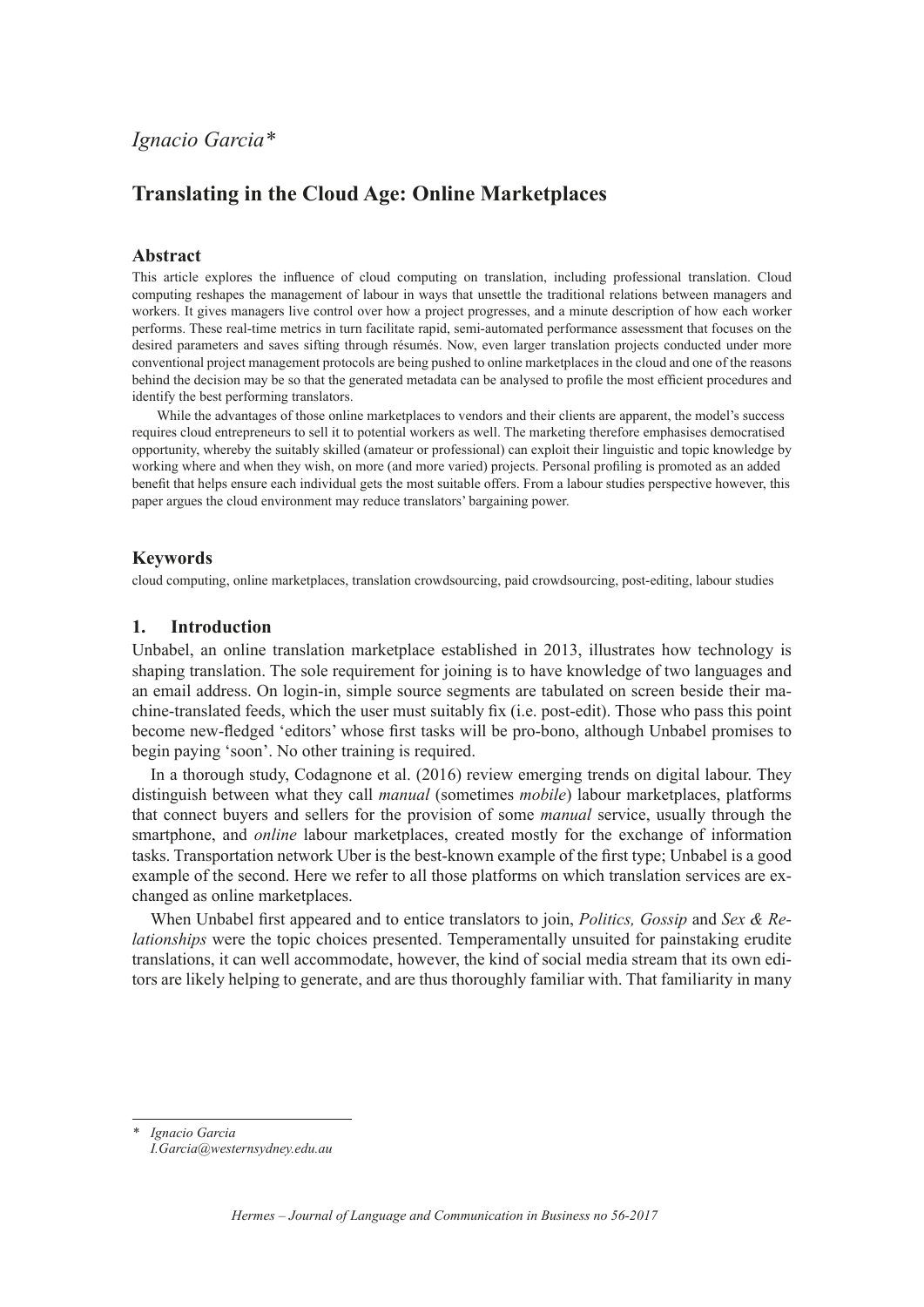cases will extend to other areas such as current affairs, politics and opinion, which still may find their way to professional translators – who are equally welcome to participate in these projects too, of course. It is all fun: a game with a purpose (GWAP, von Ahn 2006) to help machines solve a problem – translation – that machines cannot solve (yet) on their own. Users, or 'editors' in this instance, can play as long or as little as they want, and on the topics of their choice. And, once they overcome the first hurdles, they can make some money on the side.

Unbabel's business model is a prime example of the disruptive effects cloud computing may bring to translation. While cloud computing has specific meanings in computer science, we use the term here in its lay sense. Suffice to say, for the purpose of following our argument, that we access cloud computing every time the software and the data that appear on our screen is stored not on our local computer but in external massive data centres accessed through our web browser. The cloud is where some enterprises keep business information so that updates can reach the smart phones of employees 24/7. Whenever we use Facebook or Twitter, we are in the cloud, as we are whenever we upload our photos, videos or files to Instagram, YouTube, or Dropbox.

Cloud computing provides the infrastructure required for the blossoming of online marketplaces such as Unbabel. This paper represents a first attempt to study how they may affect translation, including professional translation. Based on recent literature analysing the effects of technological change on employment, Section 2 offers an overview on how these online marketplaces are reshaping the management of labour. Section 3 looks at the emergent marketplaces of this type specifically geared towards translation. Section 4 considers the range of translation projects that can be carried out on them. Section 5 discusses their influence on payment rates. Finally, section 6 addresses their influence on the working conditions of translators employed within and outside them.

## **2. Online marketplaces and paid crowdsourcing**

Early in the nineteen hundreds, Taylor devised a system of splitting complex tasks into small, simple consecutive ones that could be timed and then executed in an assembly line. A century later, in the digital world, complex information tasks are also being split the same way, in a virtual assembly line. Industrial work would typically be done by employees at an appropriately equipped facility; with *information* work, the Internet provides a virtual facility that allows independent contractors to perform piece work at a venue of their choosing, whilst remaining under perfect, big-data encoded supervision.

Online marketplaces essentially implement a virtual assembly line that seeks to respond to demand as it occurs. To achieve this, labour is outsourced as needed from a large digital (rather than *geographical*) pool of contractors, under what has become known as the crowdsourcing model after the term coined by Howe (2006). Such work can be paid or unpaid. Unpaid crowdsourcing can help produce some remarkable accomplishments. Individuals will engage with it for amusement, or to gain some kind of recognition or experience. Wikipedia and Linux are often cited as successful mega-examples. It exemplifies the peer-to-peer (P2P) friendly side of what is being referred to as the sharing economy, a misnomer according to many scholars some of whom prefer to use the collaborative consumption moniker to refer to it (Benkler 2006).

Paid crowdsourcing uses the same online marketplaces, but in a peer-to-business (P2B) mode. They offer users the opportunity of activating underused time and skills to gain, for many, a significant – if not the sole – source of income as we will see below. Through online marketplaces, requesters – often called commissioners, buyers or clients – can find a massive pool of casual, inexpensive labour that can be tapped on demand. Providers – often called suppliers, workers, or occasionally in their own vernacular *turkers* (Iperiotis 2010, Berg 2016) – function as independent contractors.

Scholars classify these online marketplaces between those involved only in micro-tasking and those allowing for the carrying out of complete tasks. Of the first type, Amazon Mechanical Turk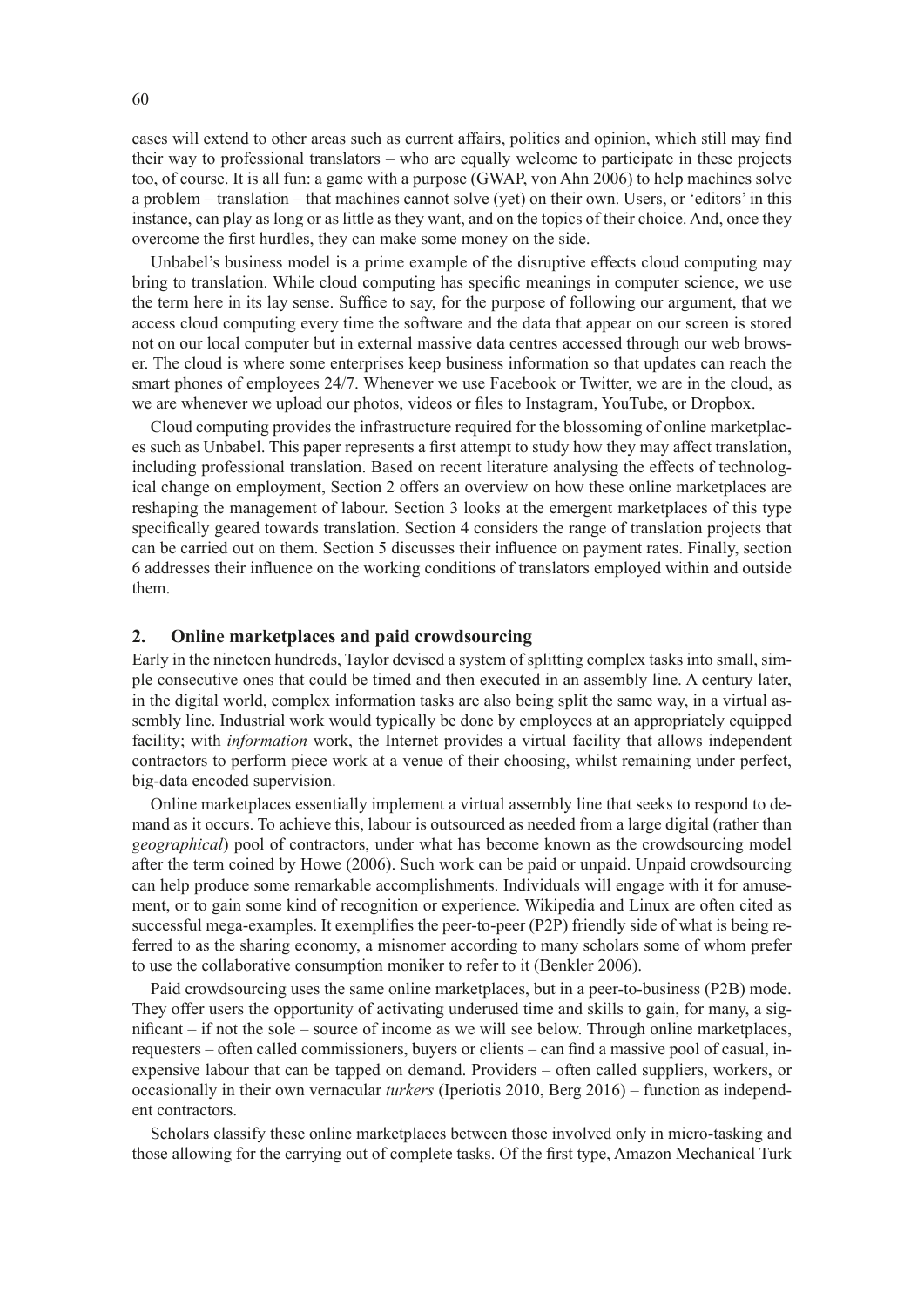(AMT) is perhaps the canonical example. AMT (Artificial Artificial Intelligence is its by-line) best illustrates the concept of human computation (Law/von Ahn 2011): human input is there to solve the problems that machine scripts presently cannot, and to simultaneously assist in fine-tuning those scripts so they can function more autonomously. Most work is performed by the computers, which simply export and then re-import that requiring human involvement. In AMT providers log into the system to first search for suitable HITs (Human Intelligence Tasks). Example of HITs may be "Extract purchased items from a shopping receipt" or "Input specific values displayed in the image". At the time of writing (October 2016), AMT has half a million registered providers. Other micro-tasking platforms that boast an even higher number are data mining companies Crowdflower (five million) and Clickworker (seven hundred thousand).

The largest online marketplaces allowing for the carrying out of complete tasks are Upwork and Freelancer. Web and mobile developers, graphic designers, and writers (and within this category, a subcategory of translators) figure in both platforms as the first advertised skills, with hundreds other listed in their directories. At the time of writing (October 2016), Upwork, formerly Elance-oDesk, boasts in its 'About Us' five million registered requesters, twelve million freelance providers, three million jobs posted annually and one billion dollars plus worth of work done annually. Freelancer has over twenty million registered users.

While most online marketplaces are generic, some focus on specific areas such as design (i.e., 99designs) and software testing (Testbirds). Codagnone et al. (2016: 23) reviewed 39 such marketplaces categorised as manual or online, P2P or P2B, for micro-tasking or not, generic or specific. Only one of them, LingJob, is listed for translation. There are more, and will be covered in the next section.

Trust between requesters and providers is gained via sophisticated reputation systems which provide feedback on each other in the form of ratings or reviews (Thierer et al. 2016). Cognitive tasks, however, may involve on the part of the requester not only an assessment of the performance of the provider, but also of the usefulness of the work performed. The literature shows how quality assurance (QA) has often been a major concern, in particular when dealing with micro-tasks (Kaganer et al. 2013, Thierer et al. 2016). Beyond the standard reputation system first introduced by the AMT, several strategies have been developed to help: allowing requesters to seed *test* tasks into the workload and reject the work of providers who fail, first applied by Crowd-Flower; or requiring experienced workers to review tasks completed by less experienced ones, as pioneered by Clickworker (Kaganer et al. 2013).

Recent studies indicate that many workers engage with online marketplaces not as a preferred choice but for lack of alternative opportunities. Berg's (2016) study of AMT and Crowdflower found that 33% of the sample at the time of the survey (November-December 2015) was unemployed. Some consider this work as their primary source of income - 37% in Berg's study (9), and 63% in a study conducted by Elance-oDesk (now Upwork)(2014: 31).

In a labour environment designed around saving costs, it comes as no surprise that fair payment is a major concern. According to Marvit (2014), in the US, where 7.25 dollars is the minimum hourly wage, those working on these online marketplaces can consider themselves fortunate if they make 6 dollars per hour; most on average earn no more than 2-3, although 63 per cent of them hold a college degree, against 23 per cent among the general population. In theory, workers enjoy the flexibility to choose when and for how long they work; to make an income similar to that of the average wage, however, they must be ready to accept most of the work directed to them and ensure an untainted reputation. The P2B economy does not have time for dabblers and prefers tested and committed workers, with studies claiming, for example, for AMT, 10% of *turkers* performing 75% of completed tasks (Codagnone et al. 2016: 42). The legal safeguards that apply to off-line work (i.e. minimum wage, workers' compensation) do not apply online (Felstiner 2011, Schmidt 2013).

There are no hard data on the volume of work conducted on these online marketplaces. A report released by PricewaterhouseCoopers in 2014 calculated the value of the whole sharing economy,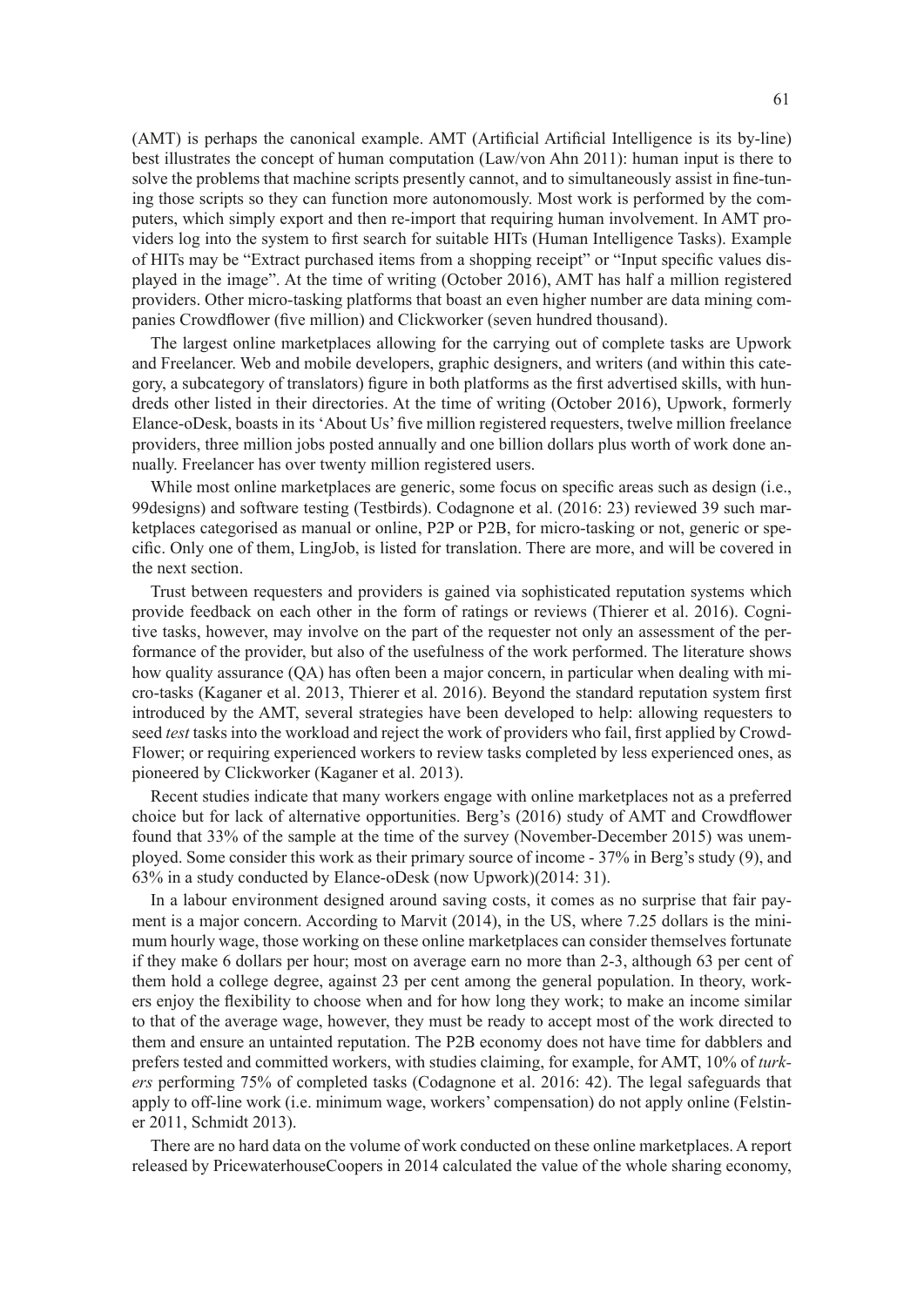thus also including manual as well as online marketplaces, at 15 billion US dollars in 2015, forecasting 335 billion for 2025 (Vaugan/Hawksworth 2013). According to economists Katz/Krueger (2016: 1) permanent full-time work as the benchmark for employment is losing ground, with alternative arrangements, defined as "temporary help agency workers, on-call workers, contract company workers, and independent contractors or free-lancers" having raised from 10.1 percent in 2005 to 15.8 percent in 2015. They also estimate the number of workers who identify customers through an online marketplace at 0.5 percent (Katz/Krueger 2016: 3). This estimate is raised by a McKinsey Global Institute report (2015: 33) to about 1% of the US labour force. The comprehensive Codagnone et al. study further rises this figure: "In countries such as the UK and the US those working regularly for digital labour markets (every week) can be estimated at least between 1% and 2% of the labour force (staying on the conservative side)" (2016: 52).

This then is the paid crowdsourcing model which is also being applied to translation, as we will now consider below.

## **3. Translation within online marketplaces**

A favourable environment for crowdsourcing to thrive occurs when tasks can be parsed into manageable chunks. Translation is often mentioned in the general literature (e.g. Frei 2009, Kaganer et al. 2013) because it allows precisely for this approach. A project can be divided by document, section, even by sentence, with each separate component performed simultaneously by different translators.

In the translation studies sphere, two journals – *Linguistica Antverpiensia* (O'Hagan 2011) and *The Translator* (Susam-Sarajeva/Pérez-González 2012) – have devoted special issues to crowdsourcing, albeit under other titles such as community translation 2.0 (*Linguistica Antverpiensia*) or non-professional (*The Translator*) or collaborative or volunteer translation – all these tags holding content that while never identical often overlap. Most analysis within translation studies of this phenomenon, on those two publications and elsewhere, have focussed on unpaid translation crowdsourcing. We will thus not consider it here, insofar as it can be disentwined from the paid variety. Effectively, the unpaid and paid forms often coexist on the same platforms, although some only target unpaid volunteers and in others membership is meant to be restricted to paid professionals.

In the commercial sector, we can identify two broad types of online translation marketplaces. The first type simply connects translators with clients, applying to translation the P2P, eBay model. Of this type, ProZ, established in 1999 and with 784,356 registered users at time of writing (October 2016), is the undisputed leader. In somewhat distant second place comes TranslatorsCafe, with 248,863 registered users. Both ProZ and TranslatorsCafe have been studied in detail by, respectively, Risku/Dickinson (2009) and McDonough Dolmaya (2007). The cited studies mainly consider them simply as translators' networks, namely places where translators collaborate by responding to terminology queries, sharing feedback on clients, or providing and receiving training. Yet, it should be noted that their primary role is that of labour bourses where translators bid for jobs posted by clients. What interests us here, however, is the second type, the P2B online marketplaces that follow the models reviewed in the previous section.

We referred in Section 2 to both generic and focus-specific marketplaces. Translation services do appear in the generic micro-tasking ones. A 'translation' search on AMT in October 2016 produced 33 HITs – most with researcher Chris Callison-Burch as a requester. He has used it extensively, but for academic rather than commercial purposes (Callison-Burch 2009; Zaidan/Callison-Burch 2011). Clickworker introduced a "New Self-Service Marketplace tool 'Translations'" in 2016 (Clickworker 2016).

Beyond micro-tasking, the main marketplaces dealing with complete tasks Upwork and Freelancer have also, and with some prominence, Translation as a sub-skill within Writing. A 'translation' search on Upwork produced 3,207 'Translation Jobs' and, on Freelancer 279, 'results'.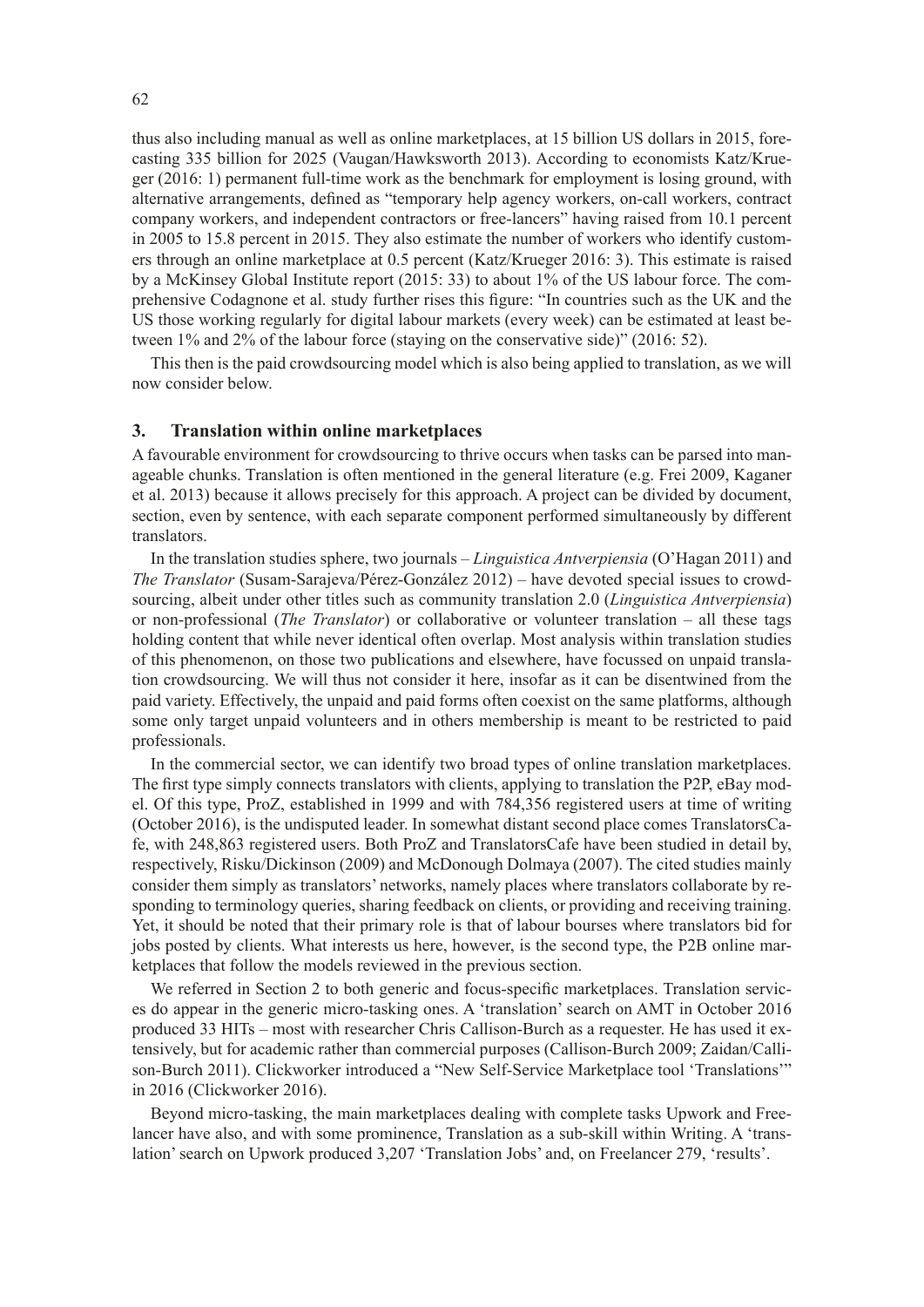As we saw before, apart from generic marketplaces there are also others that focus on specific fields. Amongst the 39 specific marketplaces listed on the Codagnone et al. table referred to above (2016: 23) only one, LingJob, is set 'for writing and translation jobs', listed under a 'micro-tasking' label and with 3,000 'contractors'. Garcia (2015) identified a dozen other translation specific ventures (which did not include Unbabel).

The volume of work these translation specific online marketplaces carry out is difficult to ascertain. Not having found a better criterion to identify the best performing ones, we have just chosen investment funding received as an indicator of potential growth. Table 1 lists, out of the fifteen identified (twelve by Garcia (2015) plus LingJob and Unbabel) the five which have received over one million US dollars in funding, as per TechCrunch's CrunchBase. TechCrunch is an often-quoted publisher of technology industry news; the information in other columns has been gathered from their respective websites.

| Marketplace | Year funded | Paid to translator | Charged to    | Translator | Funding received |
|-------------|-------------|--------------------|---------------|------------|------------------|
|             |             | (base)             | client (base) | pool size  | (CrunchBase)     |
| Gengo       | 2008        | 0.03               | 0.06          | 21,000     | $25.6$ million   |
| One Hour    | 2008        | 0.054              | 0.087         | 17,000     | 10 million       |
| Translation |             |                    |               |            |                  |
| TextMaster  | 2011        | 0.014              | 0.066         | n/a        | 8.36 million     |
| Transfluent | 2011        | n/a                | 0.12          | 50,000     | $3.29$ million   |
| Unbabel     | 2013        | 8 x hour           | 0.03          | 40,000     | 3 million        |

Table 1. Best funded online translation marketplaces (with figures in US dollars, current at October 2016)

A closer look at the consequences of the rise of these online marketplaces is warranted.

#### **4. From micro-tasks to complex projects**

As seen in section 2, online marketplaces – as with any other mass online enterprise including translation marketplaces, and whether paid or unpaid – require requesters, workers (those who would do the translation in our case), and a platform to connect both and manage the projects. Some follow the micro-tasking AMT model (i.e., Unbabel), and its adoption is on occasion even acknowledged as a badge of pride (see Toto 2010 for Gengo), while others work with whole projects only (i.e., One Hour Translation – OHT). In this second case, these translation marketplaces act as conventional agencies, but dispense with most of the administrative overheads by simply setting fixed prices per word for clients and for translators.

In a crowdsourcing project the source text is normally presented within some kind of computer-assisted translation (CAT) tool, accompanied or not by relevant memories and glossaries. It might also implement machine translation (MT), either to post-edit no-match segments in the CAT tool, or as the sole help, as in Unbabel. When it comes to using post-edited MT, most platforms are happy to offer clients the choice; only One Hour Translation (OHT) explicitly forbids the practice. Accordingly, the source text can be in the form of an entire document or even a massive complex project shared between many translators, as in any other translation/localisation project, but can also take the form of a micro-task, i.e. as a sentence, which, although the default unit when using a CAT tool, never has been done in standard commercial translation.

Micro-tasks in particular can be well suited for unpaid work. The prototypical example of a successful micro-tasked project is the translation of Facebook's user interface by its own users. While the micro task level is the default system for unpaid work (see also subtitling Coursera's videos with Transifex), some paid work is also done that way, such as through Unbabel.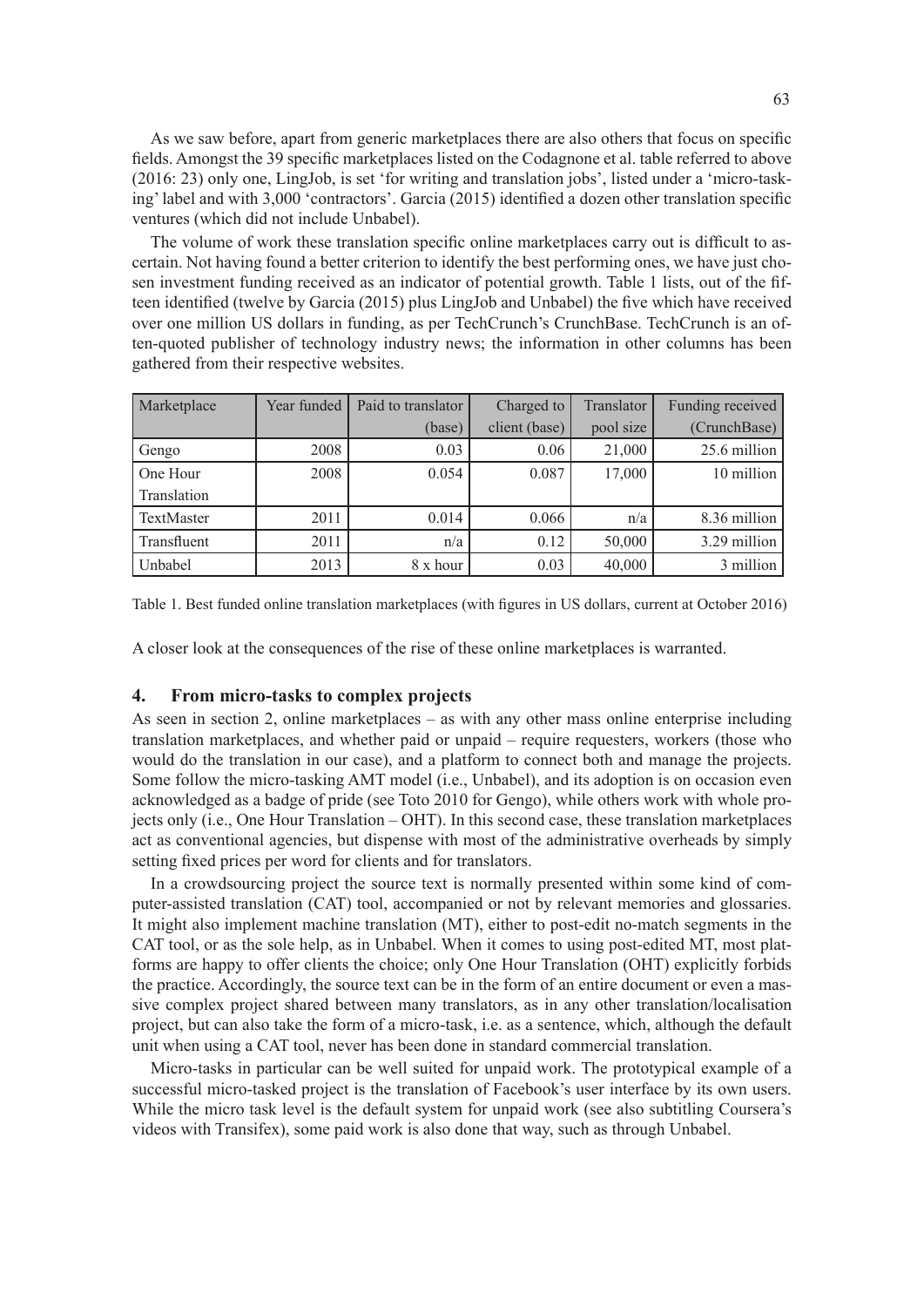Most paid (and some unpaid) crowdsourcing is handled at the document level. In a typical paid setting, such as OHT, a document will be made available to a pre-screened group of translators; the first one to access it locks it away exclusively as his or her job for the duration of the permitted time to complete the translation.

As we saw in Section 2, QA is of special concern on online marketplaces since jobs are allocated to a pool of users, not to a particular user previously vetted through a bidding process. QA can be even more important with translation tasks as in some cases the client will not be in a position to assess the output. Tests are conducted on entry, before allowing the translator to get paid for tasks. Often this testing will, simply, as explained at the beginning in the Unbabel case, take the form of unpaid tasks checked by established translators. Afterwards, QA relies on customer feedback or, when charged separately, on revision by the best performing translators, i.e. those boasting most words translated for the most demanding clients and with the least number of complaints.

Nowadays, even larger projects of the kind once performed under conventional project management protocols can be pushed to online marketplaces. What is more, conventional translation agencies, Translated.net, Elanex and Straker, for example, are starting to follow basically the same business model: no bidding required for approved translators; once a job is picked by one it will be locked out of the reach of the others. What conventional agencies do which marketplaces do not is to allow them to add their desired rates upon registering for work. Even major players Lionbridge (with onDemand) and SDL (with Language Cloud) include some sort of paid crowdsourcing among their services. Apart from increasing choice for clients, there are additional benefits to the provider, such as, by forcing everyone involved to work always online, *live* control of the progress of the project, and useful metadata to profile translators (and clients and platforms) in regard to costs and quality.

This will be explored further below.

## **5. Online marketplaces and payment trends for translators**

Most professional translators – 75.9 per cent according to the  $5<sup>th</sup> ATA T&I$  Services Survey conducted in 2014 (ATA 2016: 8), 74 per cent in Pym et al. (2012-2013: 3) - work as independent contractors. The standard form of payment to self-employed translators is a monetary rate paid per source word. If operating as a typical sole trader, the translator sets his or her prices, subject to some negotiation with the requester (be it a direct client or agency). Price setting and expectations will depend on language pair (interlinked with supply and demand), volume of work, turnaround times, complexity of the subject matter, the desired quality and inherent consequences of errors, and other variables such as experience, specialisation and so forth. However, as we will explore below, things can operate rather differently in the online marketplaces.

There is a perception that, since the start of the global financial crisis (and the emergence of online translation marketplaces), pay rates for translation have fallen (see, for example, Muzii 2013). The best hard numbers we have on translators' earnings are those of the latest ATA's Translation and Interpreting Compensation surveys. The results of its Fourth survey, conducted in 2006, showed personal gross compensation from T&I language services and language related activities at 60,423 US dollars (Six 2008: 13). In its Fifth, in 2014, that figure was 52,323, although, on an upbeat note, its executive summary also reads: "Nearly half of the respondents reported that their T&I language services compensation increased in 2014 compared to 2013" (ATA 2016: 13).

In discussing pricing and remuneration, we firstly require some kind of benchmark as a departure point for comparisons. ProZ gives some data on the rates charged (or, at least, requested) by freelancers, based on an aggregate view of the figures they have entered in their profiles – which, being used to filter job notifications, can be considered fairly representative. Thus, for October 2016, for English to Spanish (13,875 translators having provided their data) we find that the standard average rate amongst ProZ members is 11 cents, and the minimum, 8 cents; the aver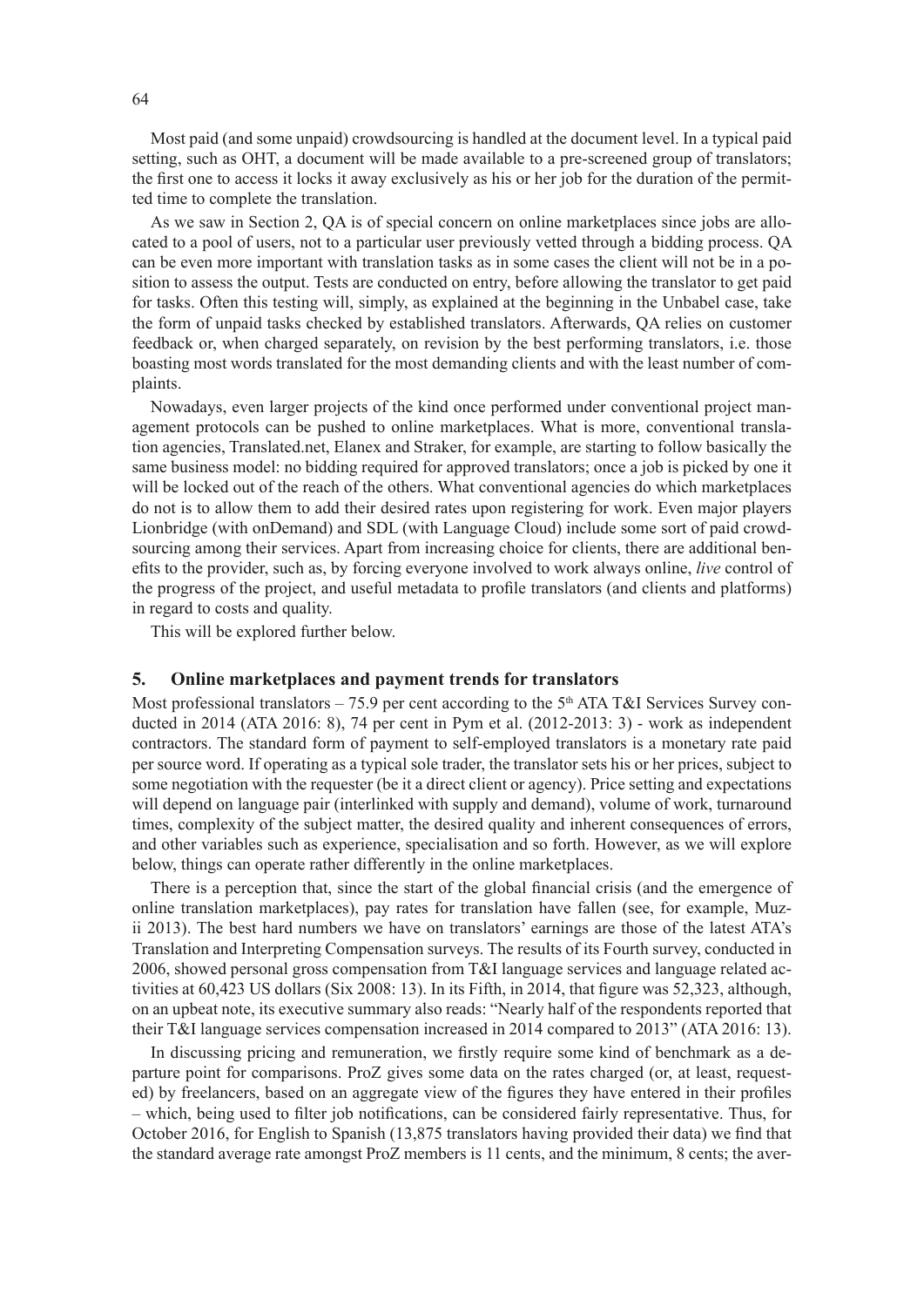age rate per hour, 34.86 dollars and the minimum 26.21 (Proz 2016). TranslatorsCafe (2016) has a similar feature and – again, for English to Spanish – yields similar figures, while both sets are also consistent with those of a survey held in 2011 by the Chartered Institute of Linguists (CIoL) in the UK (Gardam et al. 2012).

From a labour perspective it is clearly of interest to convert payment per word into hourly wages, so accordingly we need to quantify average translator productivity. Wide individual variation is to be expected. An informal survey conducted by Allen (2004) reported averages of 275-300 words. Calculating averages is not easy: do we ask translators, and assume their self-reporting to be accurate? Do we ask agencies, or end clients as Allen also did? Data can easily be gained through short trials, but can such bursts of productivity be maintained throughout an entire day or week? Moreover, Allen found that those who reported speeds in words-per-hour gave a higher average figure than those who estimated their output over a day, week or month, or in pages. For certification purposes, bodies such as the American Translators Association (ATA) have since the eighties standardised on a 250-word passage as being suitable for candidates to complete in one hour. We will adopt this figure as a reasonable conservative estimate for sustained average output.

While it may be difficult to agree on a figure that represents good or fair remuneration for translation, the yardstick of hourly minimum wage figures makes it somewhat easier to delineate what would be marginal or precarious. Thus, in order to make the US hourly minimum wage of 7.25 dollars, a translator working at 250 words per hour would need to receive 3 cents per word. Does this mean that TextMaster's base offer of 1.4 cents per word – equating to less than half the US subsistence target – is exploitative and should be illegal? Or should notions of fairness also consider the conditions and opportunities afforded to workers in the countries where they effectively reside and work? In Mexico, the minimum hourly wage of US 0.62 equates to some 44 words at TextMaster rates.<sup>1</sup> In that case the chance of earning 3.5 dollars per hour may even justify Text-Master's (2016) claim of having set its 1.4 cent minimum precisely "to guarantee stable pay for the [translator] and to avoid competition for the lowest offer". The same cloud technology that enables online marketplaces also fosters global outsourcing, pitting translators in developed nations against peers in countries with costs of living that are significantly lower overall.

Next is the matter of achieving full rather than partial or sporadic employment. Working at bargain rates does not necessarily mean one can expect eight billable hours per day, every day. Priority will be given to translators who receive good feedback from customers. As noted in section 2, for the self-employed, the only sure way to earn consistent money is to monitor job offers continually and be prepared to work long hours, and work hard. With payment by the word and rates trending down, the only response to maintain one's income level is to do more, and faster.

Given these pressures, translators might ultimately feel it is preferable to secure an hourly rate than to continue performing what is, effectively, piece work. Again, in the cloud environment, that conclusion requires wariness: Straker (2016) for example extols the virtues of hourly pricing, but it is clients who reap the principal benefit from what the firm calls a natural selection environment:

Not all translators are created equal – some produce better quality translations at faster speeds, and we use natural selection to pick the best. Only 2 out of every 10 translators we test meet our per hour benchmarks. [. . .] There are only 2 ways to influence translator cost – pay translators less (the crowdsourcing approach) or make them more efficient. We can have a vastly greater impact on cost by linking the time it takes to complete a translation and improving productivity than focusing on driving down word rates.

Interestingly, where those per-hour speed benchmarks are concerned, Straker asserts that "[t]he industry average is only 360 and in over 20 language pairs Straker translators work at 687 words per hour". Both quoted figures are notably higher than the 250 we have used above, and while Straker avers it does not focus on driving down word rates, it is difficult not to see this as an au-

<sup>1</sup> Minimum wages figures taken from OECD data quoted from [https://en.wikipedia.org/wiki/Minimum\\_wage](https://en.wikipedia.org/wiki/Minimum_wage)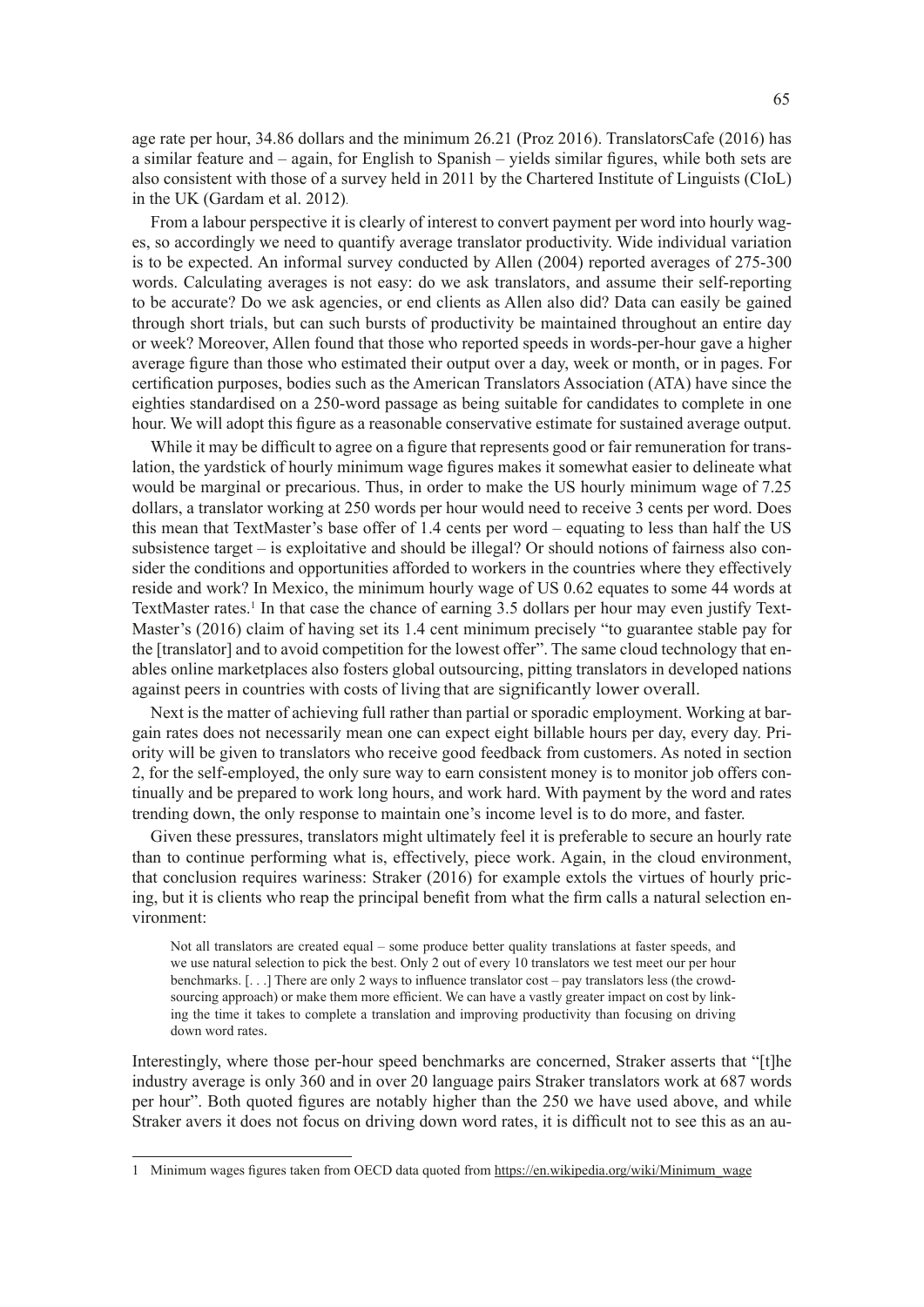tomatic collateral effect of having to work at two or three times the industry average speed in order to secure work at a flat hourly rate. It is tempting to ponder whether translators who are that fast might be better served by working at the kind of per-word rates surveyed over ProZ, TranslatorsCafe or the CIoL. However, speculation is difficult in the absence of details concerning actual hourly pay, if and how pay grades are linked to language pair, specialisation, performance, and – harking to our earlier comment on bursts versus sustained output – translator churn through burnout/attrition, and so forth.

When all work is carried out in the cloud, whether in online marketplaces or through conventional agencies, an enticing array of monitoring possibilities becomes available, even beyond tracking who is working fast or not, and stimulating translator efficiency.

We will delve into them in the next section.

## **6. Caught in the cloud?**

In the mid-nineties, CAT tools revolutionised the translation industry. Two decades later, cloud computing is revolutionising it again. At present, translators can work within essentially three main modes:

- (a) Off-grid: what we might still consider as traditional or pre-industrial translation practices based around translator autonomy, involving mainly word processing and a local environment and resources. Present examples might include transcreation; official paper document translations requiring certification; or high-security applications on segregated computer systems.
- (b) CAT-enabled: translators exploit their local translation memory tools and resources, and use the Internet for client access, peer networking, and research; however, this mode can be problematic for harmonising ongoing or collaborative projects due to tool compatibility issues, and can permit use of unauthorised resources such as non-vetted glossaries or free online MT.
- (c) Cloud: by tightly circumscribing the working environment (CAT tool, memories, glossaries, MT), this mode gives clients and agencies all the advantages (and more) of working with CAT-enabled translators, with few of the disadvantages.

A notable feature of CAT-enabled translation, which has been the paradigm since the 1990s, is that it ranges worker autonomy against industry standardisation and control. It is therefore easy to imagine the emerging cloud paradigm soon becoming the dominant one, since it resolves an inherently unstable dynamic in favour of those who ultimately pay for the required service – namely clients and agencies. To use a Marxian term, it means extracting more surplus value out of translators.

The increasing value chain along the three modes is apparent. Off-grid translators simply deliver a target text. CAT-enabled translators deliver a target text *plus* reusable language data in the form of bilingual language databases that permit subsequent leveraging and discounting by clients for exact and *fuzzy* matches. Cloud translators deliver the target text *plus* the language data *plus* metadata – of great enterprise value because it allows managers to profile translators by productivity (speed and time), and by quality (from edits made at revision stage, or from feedback by clients or end-users).

Admittedly, given time and effort, off-grid translations could be mined for language data (by aligning legacy files), and CAT translations can yield limited metadata via translator identification and time stamps on translation units in the memory. However, this approach entails costs that might not be entirely recouped, and neither is as rich nor as easy as that of having translators work in the cloud, where the metadata is acquired *live* and, once the scripts are in place, interpreted and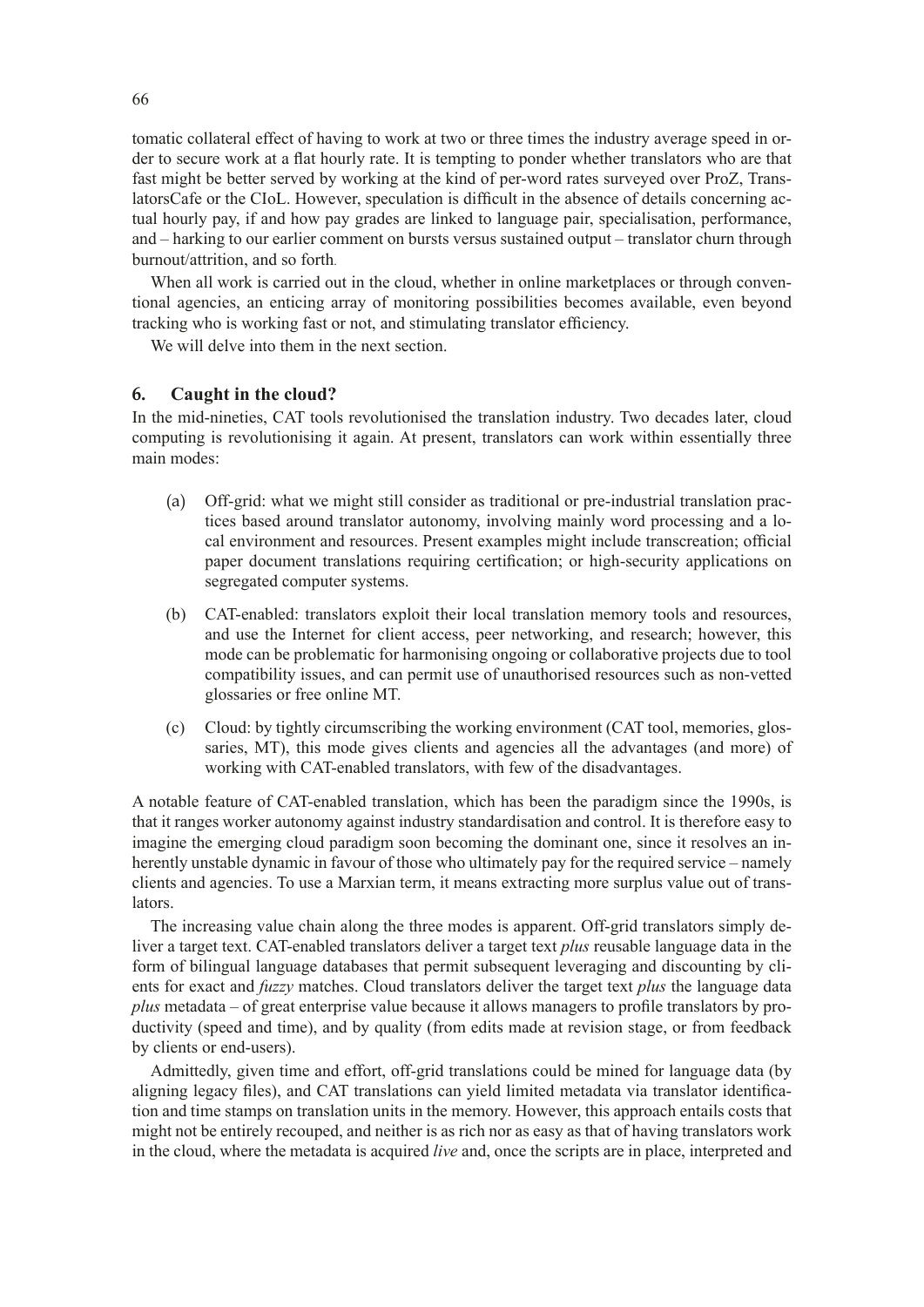actioned immediately. If clients want to know who the fastest translators in their pools are, and some do as we have seen, they must ensure all translation work is done in a browser.

A pre-condition for cloud translation to succeed is to have translators working online at all times. That should not be such a hurdle, since translators already rely on the web for term lookups and information searches. Similarly, powerful web-based CAT tools may ultimately seem for translators a more pragmatic choice compared to desktop software with its licences and updates.

Most brands now offer a web interface, and all can provide web access if absolutely required. When Memsource, one of the best known, writes in its blog that over 50 percent of translations from English to Spanish (and that applies to many other language pairs) had been done on its tool "combining translation memory with a machine translation engine", it is relying on the relevant metadata. That same metadata also allows Memsource to perform "translation memory analysis" and "post-editing analysis" to calculate the edit distance between the target text and the memory or machine-seeded segments. This information may be of limited interest to translators, but the client can use it to apply discounts and calculate productivity; so the same blog can announce that post-editing "boost[s] throughput from 2,000 to 4,000-8,000 words per day" (Memsource 2016). Features that provide such productivity and edit distance calculations are becoming standard for established tools (XTM, memoQ) and for emerging ones (MateCat, SmartCat). Productivity tells the client how much time each translator takes in translating a given number of words; edit distance, how well the machine translation engine being used performs.

Web-based CAT entails a balance of pros and cons that will not equally suit all potential parties. Clients certainly have control over which tools translators use, and on which settings, thus harmonising post-processing tasks; and can identify which translators work fastest and best. However, they must develop or purchase the necessary expertise to gather, store and exploit the metadata. For translators, the tools can be comparatively inexpensive, if not free, and require no installation or updating; the downside, apart from potential system lag times, is relinquishment of control, and being monitored and mined by clients for metadata (if that is a concern).

Once accustomed to an online work interface, and comfortable with (or unmindful of) what happens with their metadata, translators are primed in turn for online marketplaces. As with webbased CAT, the online marketplaces have their own mix of pros and cons. Owners and clients can enjoy automation of most administrative tasks and elimination of tendering: no more wasting time on quotes or purchase orders; lower costs, so that they can translate more words for the same money; and access to the type of metadata that, for example, allows Straker to screen out eighty percent of aspirants to its pool. However, there is potential for high churn rate among translators, and quality is highly process-dependent. The attractions to professional translators are not so clear – they may resort to it for some extra cash in their down-time, which is how Gengo advertises its platform to them; it is amateurs who may see the most benefit in crowdsourcing, perhaps as a rung on the ladder to professionalization. The downside is low rates (e.g. 1.4 cent per word), loss of independence, and living an on-call existence.

Prima facie, harnessing the power of metadata cannot but contribute to making the translation industry more productive. Which is precisely the aim of the Translation Automation User Society (TAUS), its declared mission "to enable better translation through innovation and automation". In fulfilment of this mission, TAUS released its Quality Dashboard in June 2015. Provided that projects are conducted fully in the cloud, metadata can be entered and aggregated so that managers can track and benchmark the productivity of projects by language pair, technology (using post-editing or crowdsourcing, or a combination of both), sector, and domain. It will also allow translator profiling by speed, quality, and translation type (TAUS 2015).

TAUS also proposes an *efficiency score* – calculating not just words per hour but also edits per hour – as a more sophisticated performance parameter, and one by which competent translators can distinguish themselves. But can the approach offer long-term benefits to translators? Or could it risk unfairly ignoring important qualities that are not so easily measured? Unlike an ordinary productivity score, efficiency calculations require all translation tasks to be performed in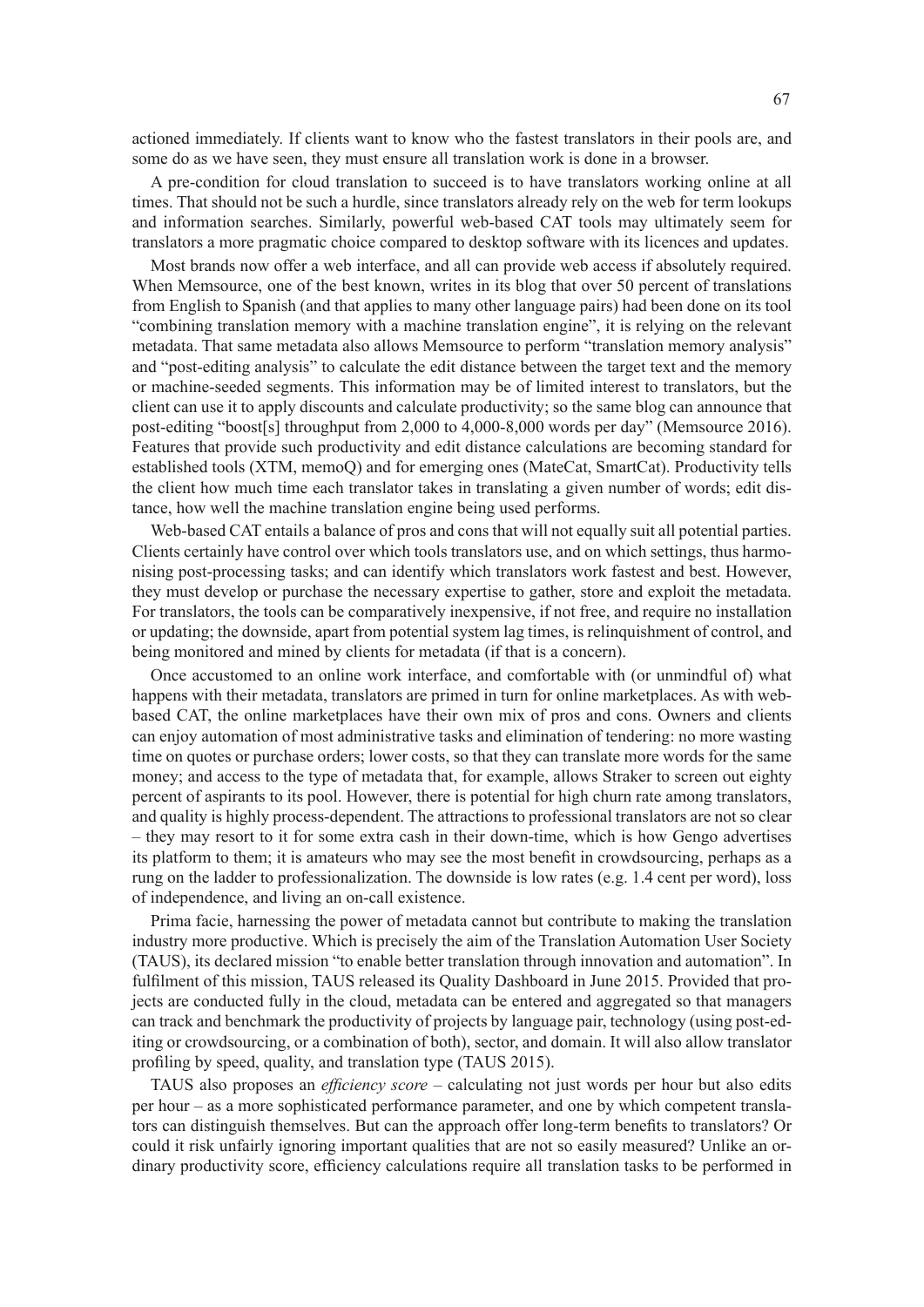the cloud. At the lowest end of the spectrum, translators earning an income at 1.4 cent per word through cloud labour presumably have no other choice; if the efficiency score were to be widely adopted, even elite performers could be forced toward the cloud, as the only real place to obtain such a ranking.

The cloud propitiates measurement, and the metadata it generates can be aggregated and compared, and evidence-based decisions made. Cloud technology offers perfect transparency for clients, who can access all the data on all translators while the translators can access only their own data. Thus, while tools such as MateCat may allow an individual translator to access to her own productivity data, a project manager has access to the data of all translators in his pool: he can compare the performance of each with that of her peers. In the TAUS Quality Dashboard, translators have free access to aggregated data on productivity and language pair, but only managers can access itemised data that tells them how each project and each translator is performing. In general, managers know more about the value of individual translators than do the translators themselves. The difference here is that managers know vast amounts, and that many decisions are going to be made by automated processes.

## **7. Conclusion**

With some exceptions, translators have thus far been reluctant to adopt web-based CAT tools. If the Yahoo support group number of members is a reliable indicator, freelancers still prefer to buy a paid version of Wordfast rather than using Wordfast Anywhere – the freely available web-based version that comes with all advanced features, including access to Wordfast's Very Large TM and predictive typing for sub-segmental reuse: the Wordfast Classic list counts with 6931 members against 594 in the Wordfast Anywhere (October 2016). This might be partly attributed to practical issues such as internet connectivity and download speeds, which are steadily improving of course.

It might also be attributed to a not entirely unjustified wariness. The potential of cloud computing for social good is enormous, but so is its potential for surveillance and exploitation.

Translation buyers are becoming aware of the advantages lying within the cloud. Crowdsourcing, argue those on the management side, allows translators to work when they want and on the projects they choose. Profiling just helps optimise translators' time by allocating them the right tasks, while increased translator productivity will compensate for discounts applied and falling rates. As translators may see it, up to now there were standard rates to pay for translation, usually by the word, in some cases by the hour and, through the tendering process, there was some room for the individual translator to negotiate better ones. How good a translator performed would be known by the client only after having worked with him or her on several projects. In the online marketplace model, however, the elimination of tendering limits the translator's room for negotiation while, through the metadata, the client gains a clearer picture of each translator's worth.

Mainstream and emerging players alike will attempt what Straker already says it does, to pick just the best and fastest and to pay them at standard hourly rates, albeit couched in more inclusive and upbeat language. Unbabel, the gamified marketplace with which we started the article, has already done so, in fact, even more aggressively: "Only 15% of applicants pass our quality evaluation tests" (Unbabel 2016). As quoted above, the pass percentage for Straker was 20.

Ultimately, the cloud scenario is looming as a major fork in the course of translation as a – hitherto – expert human activity. This may mean that, except for the translation of sensitive material the quality of which must be ensured *before* publication, translators may become interchangeable and expendable, existing simply as data sets. Can a place be ensured for those who wish to assert their worth as something more? Whatever the case, the modern penchant for big data, and its practical expression found in cloud technology, already pose major questions for educators and students about preparing for and assessing the future of translation as a profession and career. Meanwhile, we may envision more amateur aspirants being attracted to cloud translation as a pathway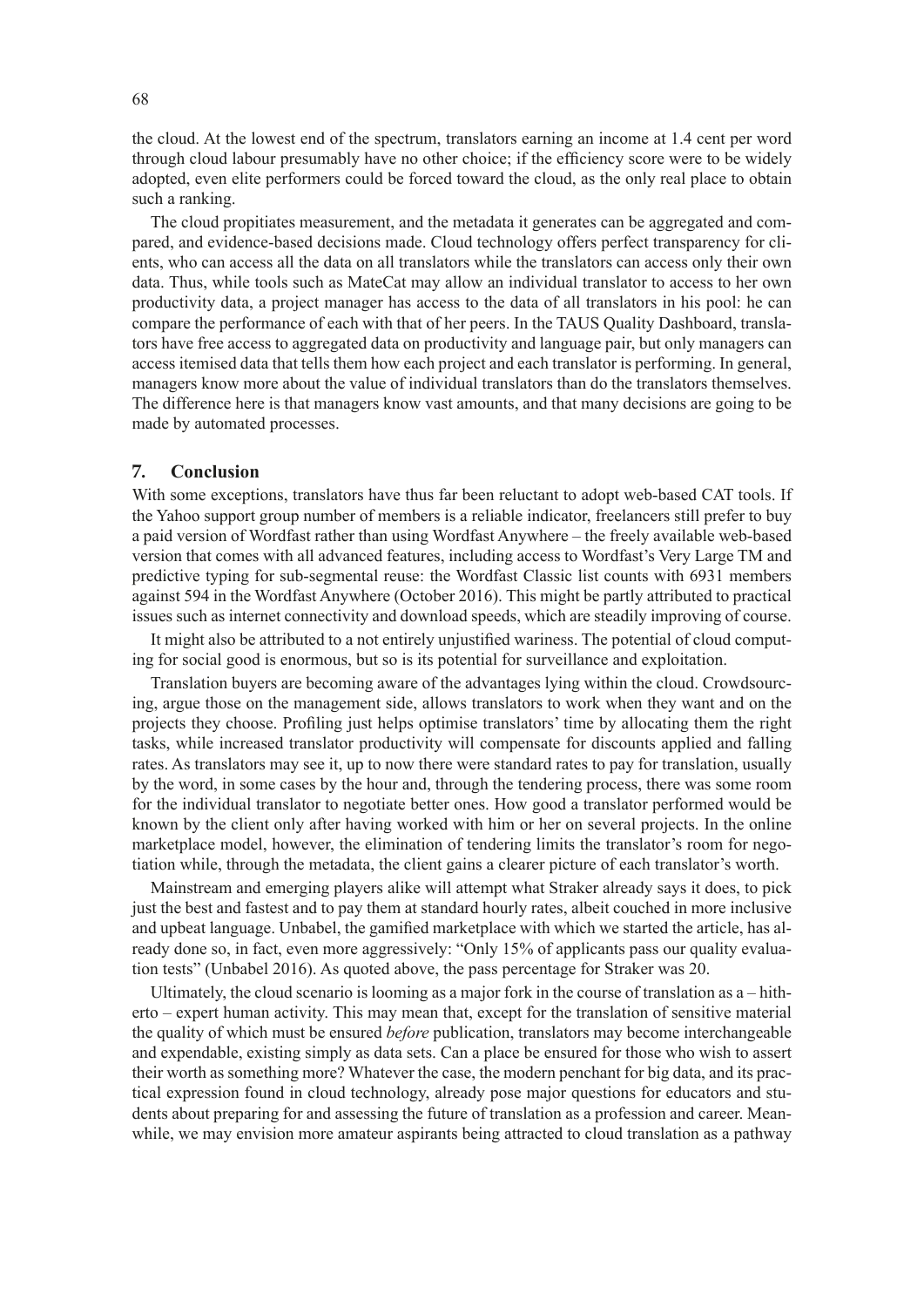to online work, hoping to achieve top-ranked status and continue translating, albeit not always for fun nor even entirely for profit.

#### **References**

Allen, Jeff 2004: Translation speed versus content management. In *Multilingual* 62, 50-53.

- American Translation Association (ATA) 2016 The ATA Translation and Interpreting Services Survey, Fifth Edition. American Translators Association.
- Benkler, Yochai 2006: *The Wealth of Networks: How Social Production Transforms Markets and Freedom*. New Haven and London: Yale University Press.
- Berg, Janine 2016: Income Security in the On-Demand Economy: Findings and Policy Lessons from a Survey of Crowdworkers. In *Comparative Labor Law & Policy Journal* 37(3), 1-26.
- Callison-Burch, Chris 2009: Fast, cheap, and creative: evaluating translation quality using Amazon's Mechanical Turk. In *Proceedings of EMNLP'09*, 286-295.
- Clickworker 2016: About us [online]. <https://www.clickworker.com/about-us/>(accessed 1 October 2016).
- Codagnone, Cristiano/Abadie, Fabienne/Biagi, Federico 2016: *The Future of Work in the 'Sharing Economy'. Market Efficiency and Equitable Opportunities or Unfair Precarisation?* Institute for Prospective Technological Studies, JRC Science for Policy Report EUR 27913 EN, doi:10.2791/431485.
- Elance-oDesk 2014: Annual Impact Report [online]. [https://blog-static.odesk.com/content/Elance-oDeskAnnualIm](https://blog-static.odesk.com/content/Elance-oDeskAnnualImpactReport2014.pdf)[pactReport2014.pdf](https://blog-static.odesk.com/content/Elance-oDeskAnnualImpactReport2014.pdf) (accessed 10 October 2016).
- Felstiner, Alek 2011: Working the Crowd: Employment and Labor Law in the Crowdsourcing Industry. In *Berkeley Journal of Employment and Labor Law* 32 (1), 143-204.
- Frei, Brent 2009: Paid Crowdsourcing. Current State & Progress toward Mainstream Business Use. White Paper [online]. [http://www.3rd-idea.com/wp-content/uploads/2009/09/Paid-Crowdsourcing-Sept-2009-PreRelease-Version-](http://www.3rd-idea.com/wp-content/uploads/2009/09/Paid-Crowdsourcing-Sept-2009-PreRelease-Version-1-Smartsheet.pdf)[1-Smartsheet.pdf](http://www.3rd-idea.com/wp-content/uploads/2009/09/Paid-Crowdsourcing-Sept-2009-PreRelease-Version-1-Smartsheet.pdf) (accessed 10 October 2016).
- Garcia, Ignacio 2015: Cloud marketplaces: Procurement of translators in the age of social media. In *The Journal of Specialised Translation* 23, 18-38.
- Gardam, John/Jorg, Udo/Pocock, Christine 2012: Your rates revealed. In *The Linguist* 51 (2), 12-15.
- Howe, Jeff 2006: The rise of crowdsourcing. In *Wired*, June 14.
- Ipeirotis, Panos 2010: Demographics of Mechanical Turk. In *Working Paper CeDER-10-01*.
- Kaganer, Evgeny/Carmel, Erran/Hirschheim, Rudy/Olsen, Timothy 2013: Managing the Human Cloud. In *MIT Sloan Management Review* 54 (2), 189-200.
- Katz, Lawrence F./Krueger, Alan B. 2016: The Rise and Nature of Alternative Work Arrangements in the United States, 1995-2015 [online]. https://krueger.princeton.edu/sites/default/files/akrueger/files/katz\_krueger\_cws\_march 29 20165.pdf (accessed 10 October 2016).
- Law, Edith/von Ahn, Luis 2011: *Human Computation. Synthesis Lectures on Artificial Intelligence and Machine Learning*. San Rafael CA: Morgan & Claypool.
- McKinsey Global Institute 2015: *A Labor Market that Works: Connecting Talent with Opportunity in the Digital Age. Highlights*. Washington: McKinsey & Company.
- Marvit, Moshe Z. 2014: How Crowdworkers Became the Ghosts in the Digital Machine. In *The Nation*, Feb 5.
- McDonough Dolmaya, Julie 2007: How Do Language Professionals Organize Themselves? An Overview of Translation Networks. In *Meta: Translators' Journal*, 52 (4), 793-815.
- Memsource 2016: Post-editing in Memsource [online]. <http://blog.memsource.com/post-editing-in-memsource/>(accessed 10 October 2016).
- Muzii, Luigi 2013: Is Quality Under Pressure? Or Is Translation? In *TMT Conference* [online]. http://www.slideshare. net/muzii/pressure-text (accessed 1 October 2016).
- O'Hagan, Minako 2011: (ed.) Community Translation 2.0. *Linguistica Antverpiensia New Series Themes in Translation Studies* 10.
- Proz 2016: Average rates reported by language pair [online]. <http://search.proz.com/employers/rates> (accessed 10 October 2016).
- Pym, Anthony/Grin, François/Sfreddo, Claudio/Chan, Andy L. J. 2012-2013: *The status of the translation profession in the European Unio*n. Luxembourg: European Commission.
- Risku, Hanna/Dickinson. Angela 2009: Translators as Networkers: The Role of Virtual Communities. In *Hermes Journal of Language and Communication Studies* 42, 49-70.